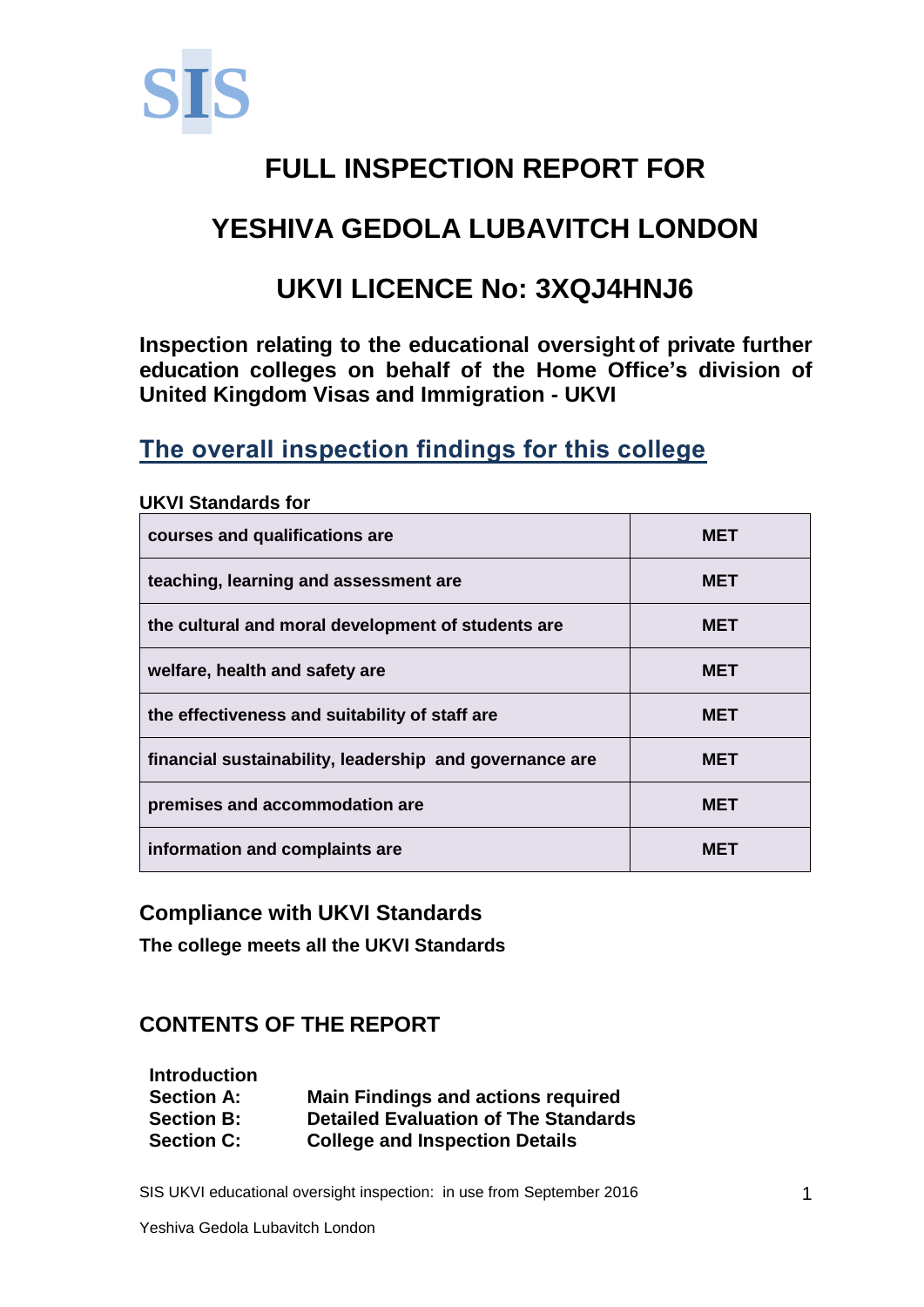### **INTRODUCTION**

#### **Purpose and scope of the inspection**

The School Inspection Service (SIS) is an approved educational oversight body authorised by the UK Visas and Immigration (UKVI) section of the Home Office to inspect privately funded further education colleges in England, with a Steiner, Montessori or Eurythmy basis or background, or with a clear religious purpose. Inspection by SIS is designed to assess the college's compliance with the SIS College Standards. The Standards cover the quality of education and welfare provided to all students, including those from overseas who are sponsored by the college for Tier 4 visas, and, where applicable, those under eighteen and vulnerable adults. On-site student accommodation, where provided, is assessed for compliance with the Standards but is not subject to a full boarding inspection. Inspection provides objective and reliable reports on the extent to which colleges meet the Standards. By placing reports in the public domain, the information they contain is available to students, the UKVI, and the wider community.

Inspection takes account of the context of each individual college, and of how it evaluates its own performance and demonstrates its success. It helps colleges, their staff and governors/proprietors to recognise and build on their strengths and to identify and remedy their weaknesses in relation to compliance.

The inspection also takes account of the college's financial performance over the last two years for new providers and since the last inspection for established providers. Based on this evidence an assessment is made of the college's financial sustainability over the next four-year period. This work is done by a qualified accountant on the basis of information provided by the college. Prospective students, their parents and agents should make their own enquiries into the financial viability of institutions before accepting a place.

#### **Characteristics of the college**

Yeshiva Gedola Lubavitch is a rabbinical college located in Hampstead, London. Founded in 1982, it educates young men in the Talmud and in Chassidic philosophy as part of the international Lubavitch Yeshivas network. Students attend the college for one, two or three years. There are a total of 29 students aged 16 to 20, of whom 17 are under eighteen. Most of the students are British while others come from the USA, Canada, Spain, Germany and Poland. The college is led and managed by experienced rabbis with a small governing body from the Lubavitch community. The yeshiva aims to provide an orthodox Jewish education within the framework of the Code of Jewish Law in accordance with Chassidic teachings, enabling the students to reach the standard required by each course, whilst fostering in the students an understanding that Torah study is not just an academic exercise, but instruction in a way of life.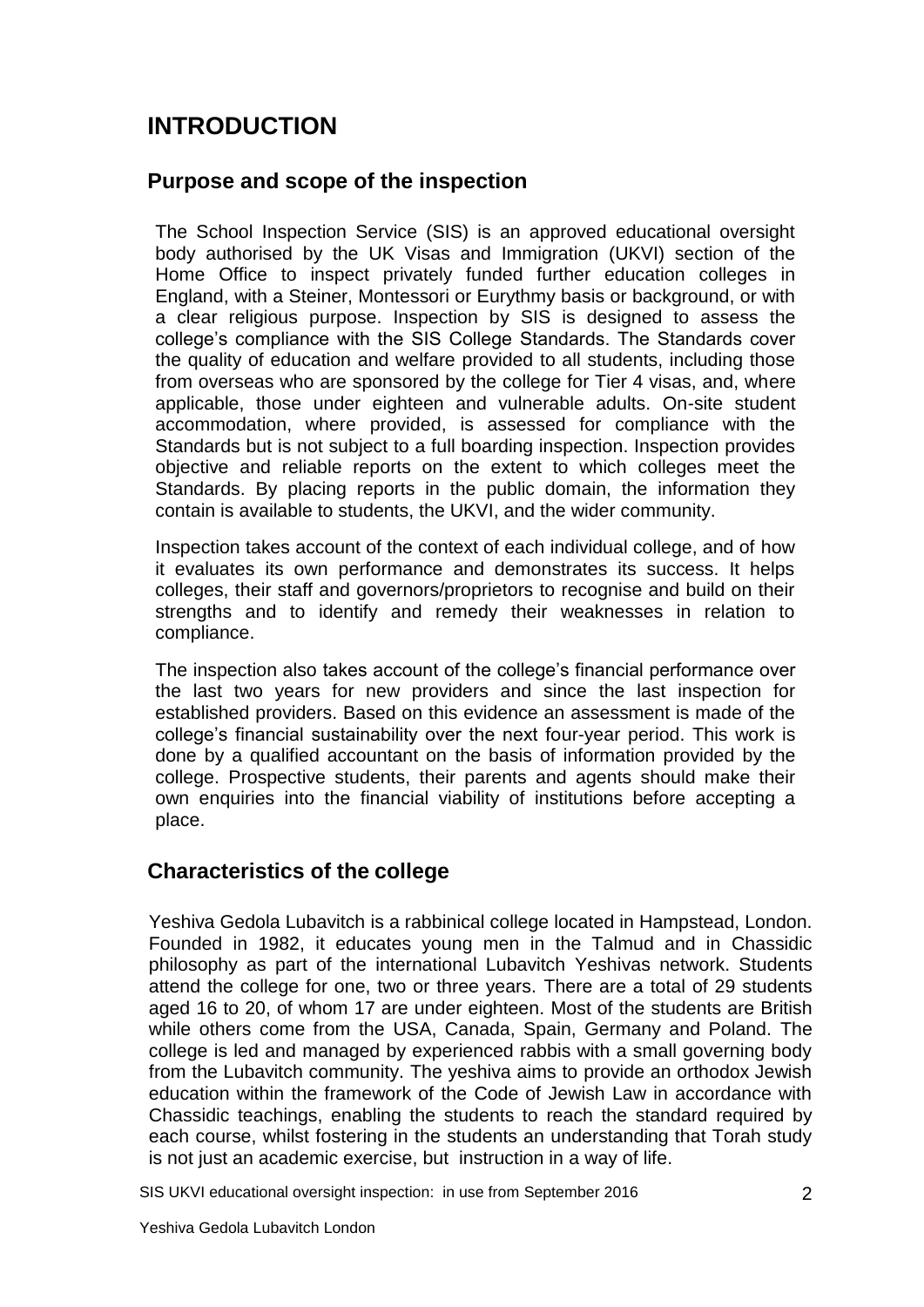### **SECTION A: Main Findings and Actions Required**

#### **Main findings**

Yeshiva Gedola Lubavitch London meets the Standards and UKVI requirements. The courses, which cover the Talmud and Chassidic philosophy, are in line with the ethos of the college and with the worldwide Lubavitch education system. Teaching is based on secure and extensive knowledge of subject matter and is well matched to student ability and attainment. Learning is progressive and intellectually challenging. Students enjoy their courses and say they feel well supported. Their outreach work brings them in regular productive contact with the local community. The college makes suitable provision for welfare, health and safety, including safeguarding, with required policies and procedures in place. The necessary checks on the suitability of staff are carried out. For reasons beyond its control the college has not provided fully up to date details of its financial performance. Nevertheless there is sufficient evidence to have reasonable confidence in its financial sustainability. Leadership and governance are well integrated and help sustain effective provision. Premises and accommodation, including on-site residential accommodation for students, meet requirements.

| <b>Overall Main Finding</b>             | Compliance                     | <b>Outcome for the College</b>                                                                            |
|-----------------------------------------|--------------------------------|-----------------------------------------------------------------------------------------------------------|
| The college meets UKVI<br>requirements. | It meets all the<br>Standards. | It will receive an interim inspection<br>check in one year and a further full<br>inspection in four years |

## **Actions Required**

No action is required.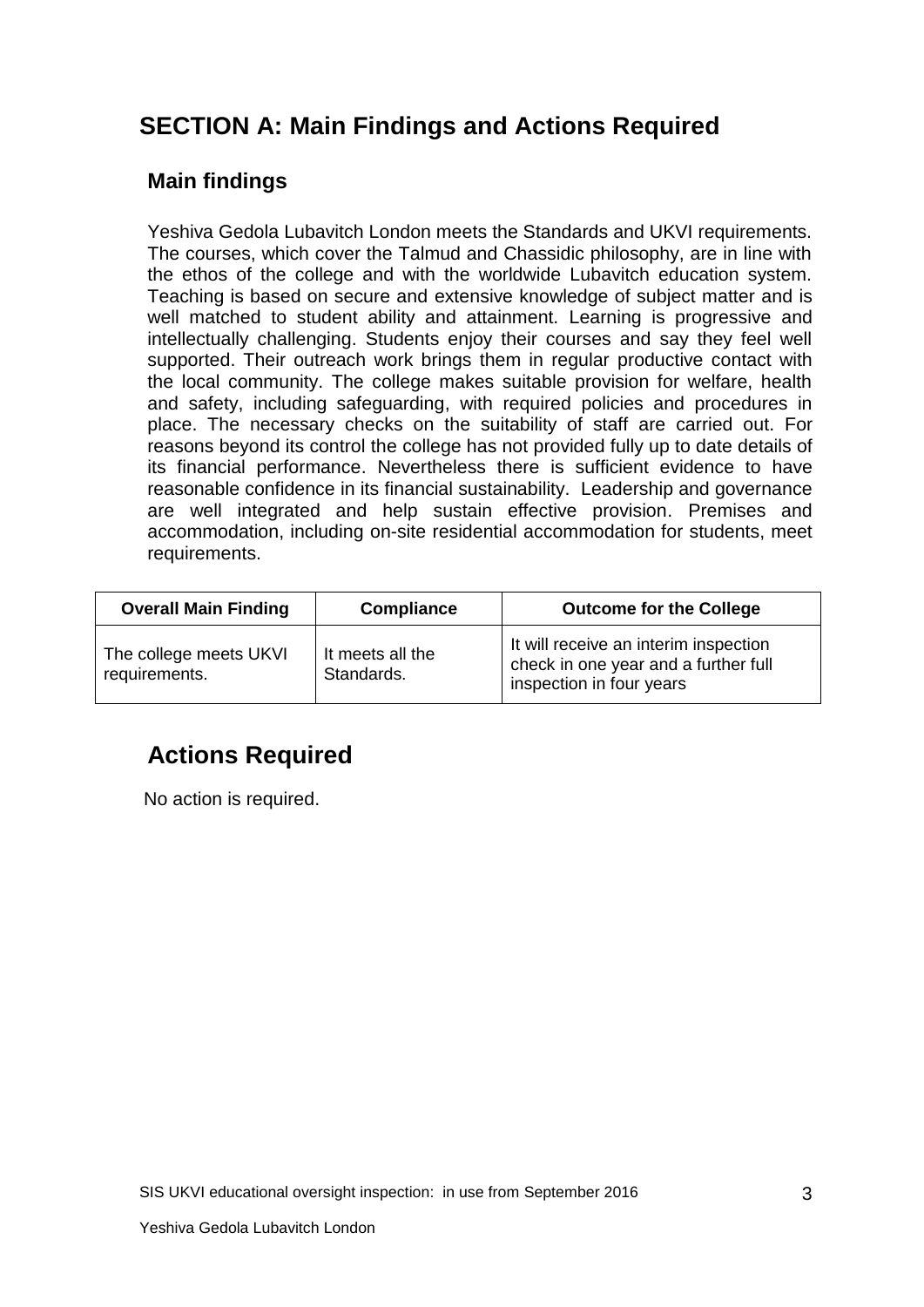### **SECTION B: Detailed evaluation of the standards**

#### **Standards for courses and qualifications**

The Standards for courses and qualifications are met. All courses offered to international students sponsored under Tier 4 arrangements lead to qualifications which meet the definition set out by the UKVI. Courses, which are all full time, are in line with the ethos of the college and with the worldwide Lubavitch education system. The college provides a progressive range of qualifications at three levels: a basic course, an advanced course and a second level advanced course. Every year a different sacred text is studied at three different levels. The first year Diploma course is designed to provide students with basic competencies, and subsequent years build on these skills through the Certificate in Rabbinic Studies and subsequently the Higher Certificate in Rabbinic Studies. All courses are accredited externally by the Council for Higher Education and Accreditation (CHEA). There are no college accredited courses. Courses are offered at suitable levels and care is taken to place students on courses and in classes according to ability. This is guided by baseline information, regular assessment, testing and one-to-one discussions with tutors. Where necessary, individual students receive additional support. Observation of lessons and discussions with students confirm that they enjoy their courses and are suitably challenged. Students say that prior to joining the college they receive an appropriate range of information about courses and the level of English required. Observation confirms that no students require support for English as an additional language (EAL), and most foreign students are competent in Hebrew and Yiddish as well as in their home language and English. College documentation shows that all students have completed their courses in recent years.

#### **Standards for teaching, learning and assessment**

The college meets the Standards for teaching, learning and assessment. Students rapidly acquire new knowledge and make progress. The teachers, all experienced rabbis, have very secure knowledge of their subject matter, and they deliver well planned lessons confidently and communicate ideas clearly. Teaching emphasises the methodology of learning: students are shown how to learn texts and how to approach their interpretation. There is a strong focus on individual, paired and class study of traditional Jewish texts and works of the Chassidic scholars. Students take a keen interest in their studies and show consistent and determined application of intellectual effort. They work hard with each other and their teachers to interpret and understand the meaning of texts. Key features of teaching and learning are a high level of dialogue and debate between teachers and students and the students themselves and a productive use of time.

Assessment of students' work is thorough and supports progress and improvement. Written essays and tests are set and marked, and teachers give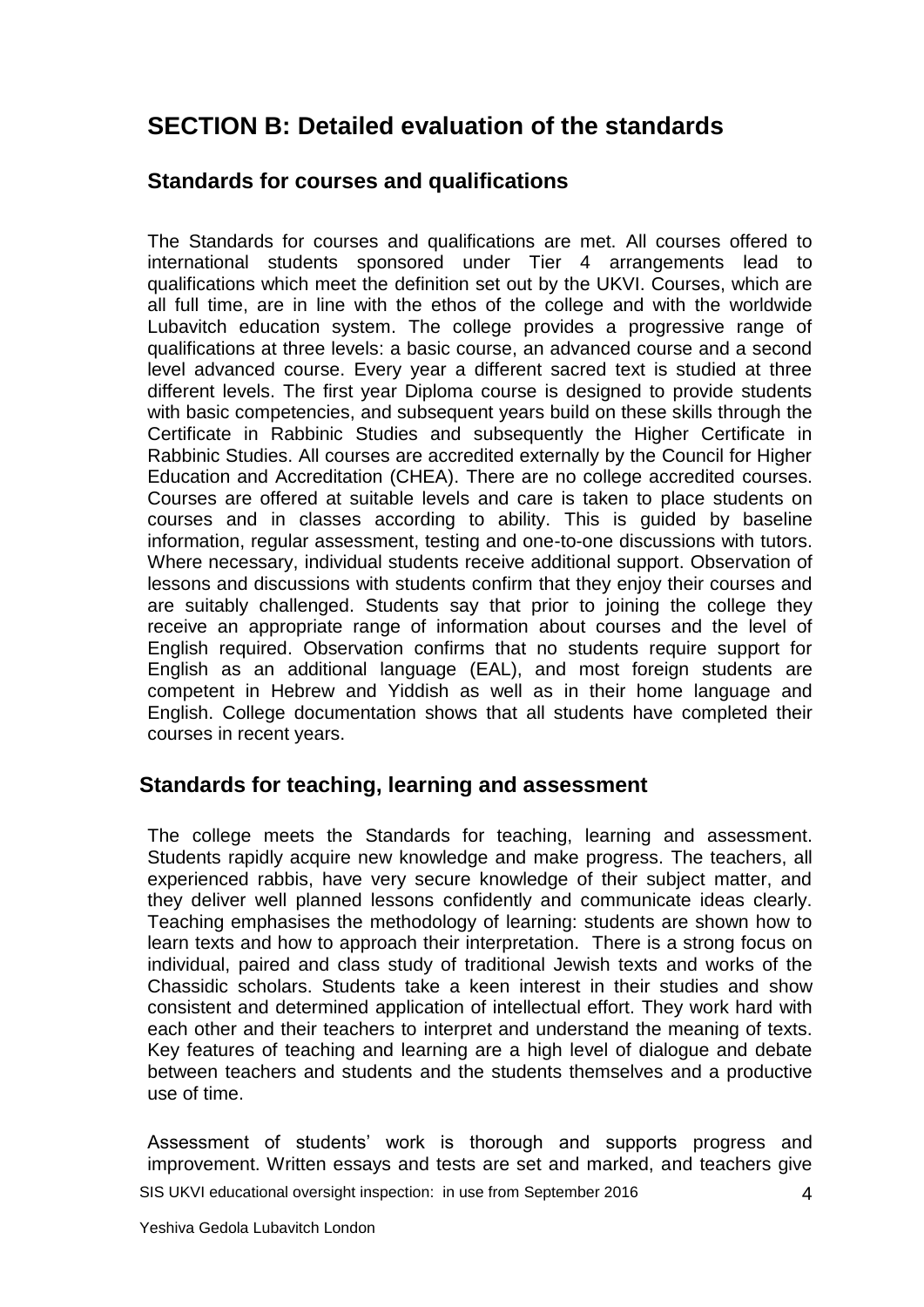regular verbal feedback. There are good systems for tracking and recording student progress which identify when attainment falls below expected levels. This enables targeted support to be given, for example, through one-to-one teaching with a rabbi or help from a senior student.

#### **Standards for cultural and moral development of students**

The Standards for cultural and moral development are met. The college provides a programme of moral and cultural development for students which reflects the aims and ethos of the college. Emphasis is placed on how students can contribute to the wider community in line with the aims of the college, in particular showing respect and tolerance for everyone, including those of different cultural traditions, and listening to their views. Students develop self-knowledge and selfesteem through the progress they make in their studies. Students' excellent communication skills reflect the positive impact of the college in developing selfconfidence, including, most importantly, through a well-established outreach (Mivtzo'im) programme. This enables students to gain practical experience of working to help others, for example, the elderly, by assisting them with everyday tasks or by speaking to members of the Jewish community about the traditions of religious observance. The college is in the process of reinforcing guidance to students on how outreach work supports the clearly defined aims and ethos of the college.

Students show regard for the law in England and their behavior reflects the religious character of the college. An appropriately detailed Prevent policy outlines the college strategies with respect to preventing radicalisation. Antiextremism training has been undertaken by a college governor who has subsequently provided training for all staff.

#### **Standards for welfare, health and safety**

The college meets the Standards for welfare, health and safety. Policies and procedures for health and safety are clear, well organised and up-to-date, with annual review dates indicated. Policies are prepared carefully to address the specific needs of the college, with designated staff responsibilities identified. The key areas of first-aid provision and the risk assessment of general safety hazards are covered effectively. Fire safety provision is in place throughout the teaching and student accommodation areas. Fire notices are displayed, fire safety equipment is checked regularly and fire drills are carried out and recorded.

SIS UKVI educational oversight inspection: in use from September 2016 5 Pastoral care meets requirements, and students say that staff know and support them well, in keeping with the Lubavitch community ethos. The college has the required arrangements, including up to date policies and procedures, for safeguarding the welfare of students, including those who are under the age of eighteen. There is a designated safeguarding lead (DSL), with a deputy, both of whom have undertaken recent training, and local safeguarding arrangements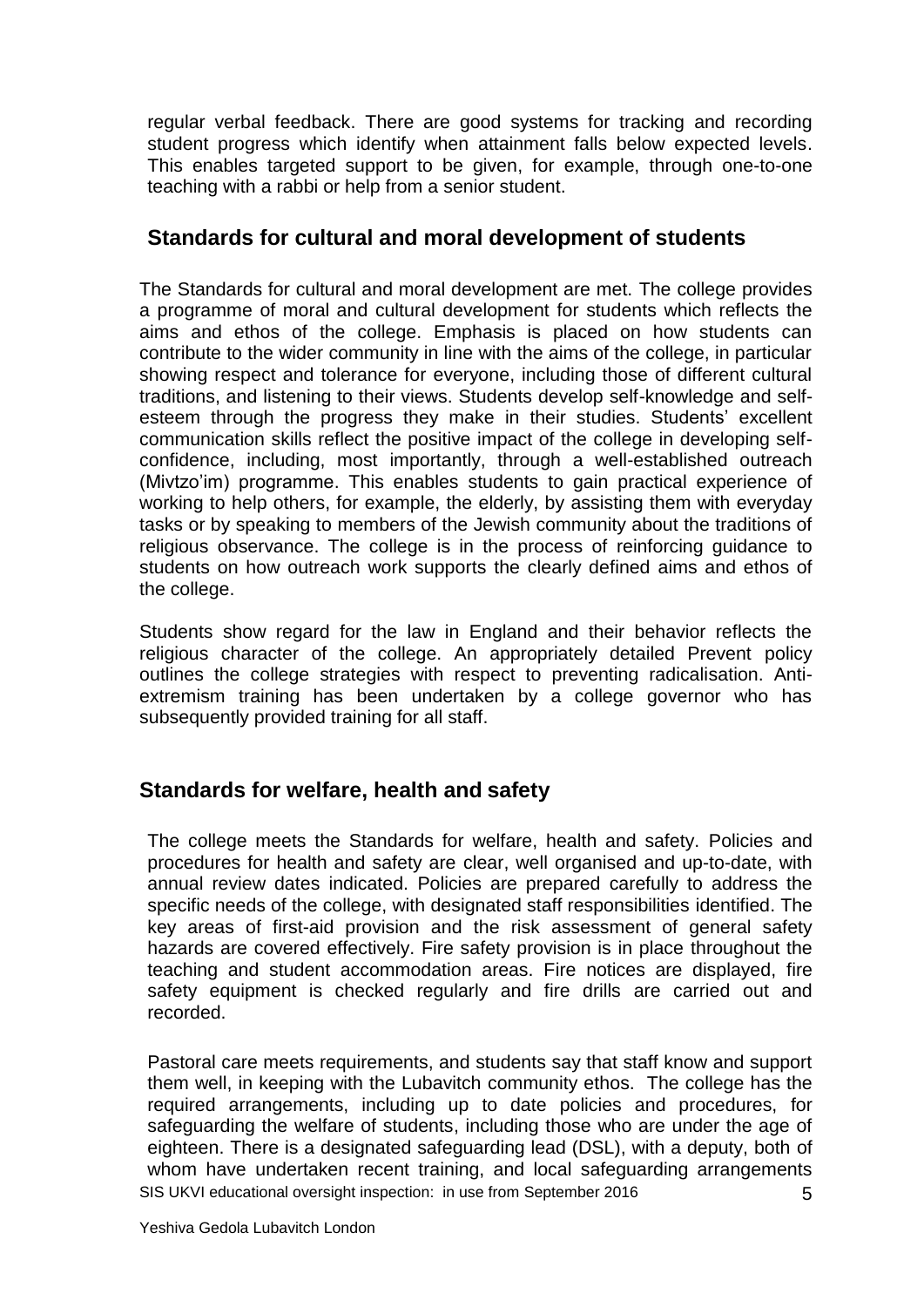are recorded in college and known to staff. The student handbook names the DSLs as well as two persons not directly connected with the college, whom students can contact if they have any welfare concerns. In interviews with inspectors students showed that they were fully aware of these safeguarding contacts. The college has accurate and well-kept admissions and attendance registers, and is aware of its responsibilities for reporting absences of Tier 4 students to UKVI.

#### **Standards for the effectiveness and suitability of staff**

The Standards for the effectiveness and suitability of staff are met. The college demonstrates a clear understanding of its responsibility to ensure the effectiveness and suitability of staff, including in relation to those of its students who are under the age of 18. The college has a well-qualified staff who are fully in sympathy with the aims and ethos of the college. Staff to student ratios are good. Records are suitably maintained, and cover the required checks undertaken on staff, including those made through the Disclosure and Barring Service, and those carried out on staff from overseas.

#### **Standards for financial sustainability, management and governance**

The college meets the Standards for financial sustainability, management and governance. The college has been unable to provide detailed financial accounts or plans and forecasts for the next four years. This is beyond the control of the college because it is part of the wider Lubavitch charity which has been late in submitting accounts to the Charity Commission. The college is able to give reasonable confidence of financial sustainability because it has assets in the form of two wholly-owned mortgage-free properties in London: the main college building, and another property which provides rental income. The college also receives financial support from the Lubavitch and wider Jewish communities. This allows reasonable confidence that students are not at risk of being unable to complete their courses. Nevertheless, in the event of financial failure, the link with the worldwide Lubavitch education system would provide for ease of student transfer to similar institutions with parallel rabbinical courses in the UK and a range of other countries.

The college is well supported by a governing body which works very closely with senior staff with the agreed purpose of furthering the aims of the college. The governing body ensures that resources for building maintenance are readily available. The support of governors has been instrumental in ensuring the timely preparation and review of appropriate policies and procedures for welfare, health and safety, including safeguarding.

Governors and senior staff have a clear view of the college's strengths in terms of its maintenance of stringent rabbinical training. As a governing and leadership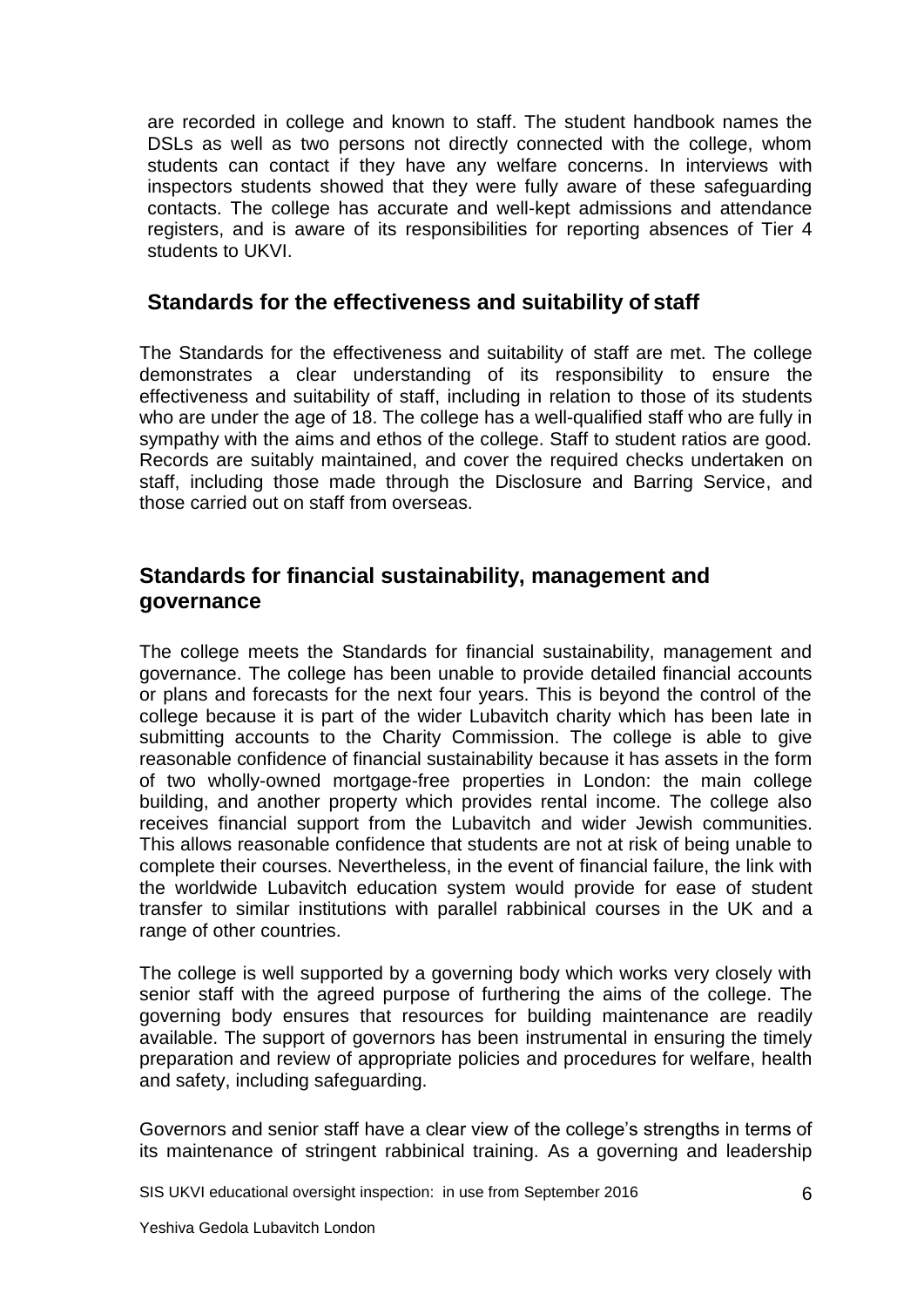group they have identified where improvements can be made, such as in recent changes to course planning to support the needs of the broad range of students more effectively.

#### **Standards for premises and accommodation**

The Standards for premises and accommodation are met. Premises and accommodation are suitable both for academic studies and with respect to student accommodation. The college is well maintained, carefully cleaned and there is a clear programme for continuing refurbishment. Occasional use for prayers by members of the local Jewish community is supervised appropriately. Food preparation is undertaken carefully and the college has received four stars following a local authority inspection to ensure hygienic practices.

#### **Standards for information and complaints**

The Standards for information and complaints are met. Students are provided with sufficient and accurate information about their courses prior to joining the college. All confirm, irrespective of the level of their course, that their studies and the college in general meet their expectations. The website provides a clear view of college life and the recently up-dated prospectus and student handbook provide additional useful detail relating to courses and conduct. Systems for formal and informal communications are appropriately established and reports on student progress are provided three times a year. There are no recorded complaints but the college is vigilant in relation to its responsibility in this respect.